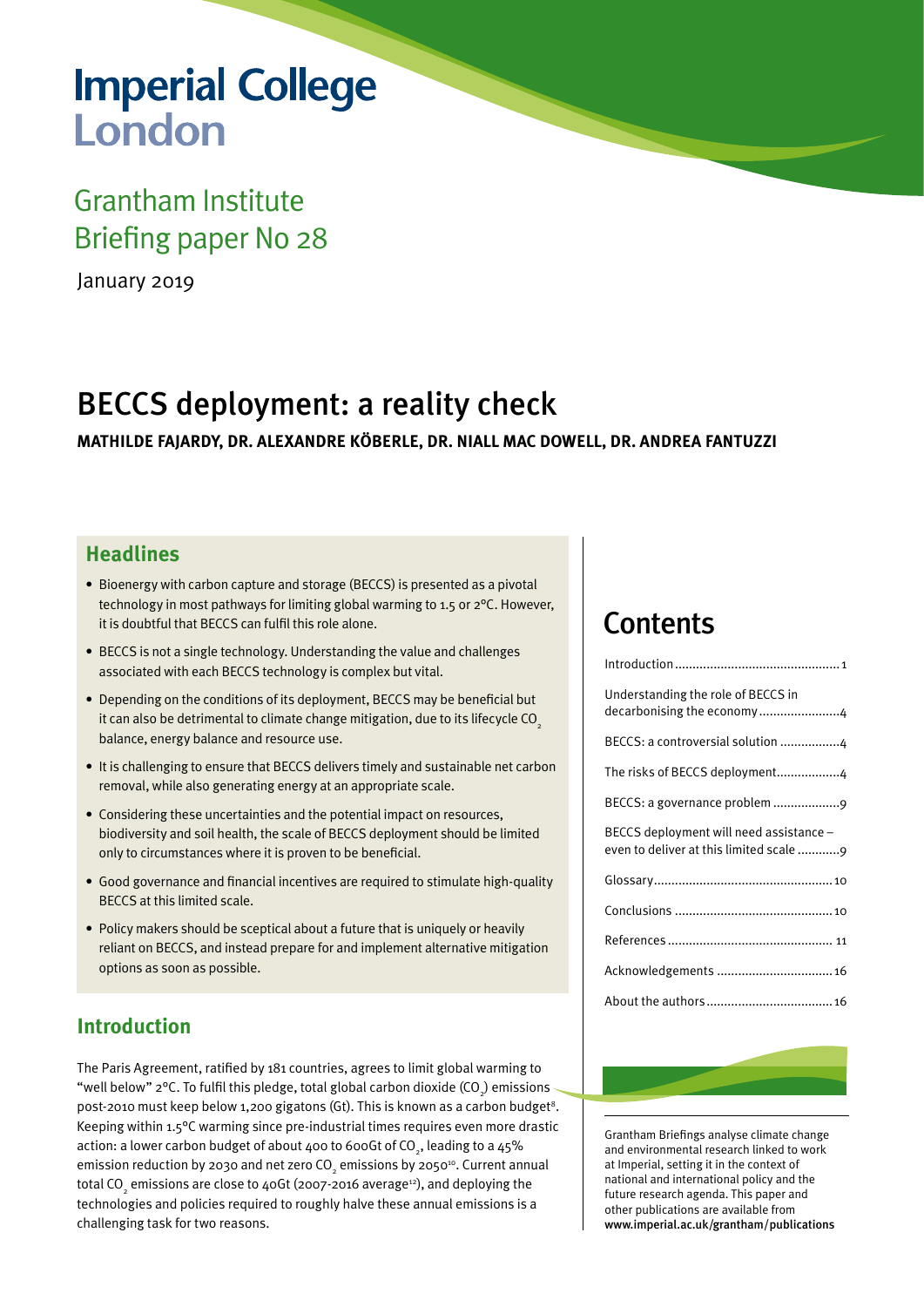First, while commercially viable alternatives to carbon-intensive power-generation technologies already exist, decarbonising industry, transport and agriculture remains a challenge. Second, the pace of change required to keep within Paris Agreement temperature limits is larger than both current trends and historic precedents. If we cannot reduce our emissions quickly enough, some degree of carbon dioxide removal (CDR) from the atmosphere may be required<sup>13</sup>.

CDR technologies deliver net negative emissions by actively removing more CO $_{_2}$  than they emit through their operation. They are also referred to as negative emissions technologies, or NETs<sup>16, 17, 18</sup>. Scenarios featuring NETs deployment were first summarised in the Intergovernmental Panel on Climate Change's  $4th$  Assessment Report<sup>20</sup>, but grew to prominence during the 5th Assessment Report cycle<sup>2</sup>, when many of the climate mitigation scenarios that were published featured large amounts of BECCS<sup>18</sup>. Afforestation (planting new forests) is another, equally prominent NET.

BECCS is a group of technologies that span many sectors, and often several geographical regions. In a BECCS chain, CO $_{\rm 2}$  from the atmosphere is absorbed via photosynthesis into the biomass of plant materials. It is then burned or converted (e.g. via gasification) in power plants, industrial facilities or biorefineries equipped with technologies that capture the  $CO<sub>2</sub>$ , preventing the gas from returning to the atmosphere<sup>22</sup>. The captured CO<sub>2</sub> is then injected in deep geological formations. This process results in a net transfer of  $\mathrm{CO}_2^{}$  from the atmosphere to the ground, provided that emissions associated with supplying the biomass and capturing the CO<sub>2</sub> do not exceed the amount removed from the air by photosynthesis. In theory, by delivering net-negative emissions in the long-term, BECCS compensates for any short-term increases of greenhouse gas emissions caused by delays in implementation of climate policy.

This paper explores some of the questions that emerge in relation to BECCS – a technology that has not been deployed at scale but might be required to meet global climate change goals. Key questions, only some of which are covered here, include the uncertainties as to the actual carbon removal potential of BECCS, wider sustainability considerations of biomass production, the ability to scale up such a complex technology, and balancing reliance on BECCS in the long-term with other short-term greenhouse gas-reduction priorities.



#### Box 1: Two examples of biomass conversion routes for BECCS: bioelectricity and biofuels

the biomass prior to conversion. Not to confuse with BECCS' net energy efficiency (Box 3).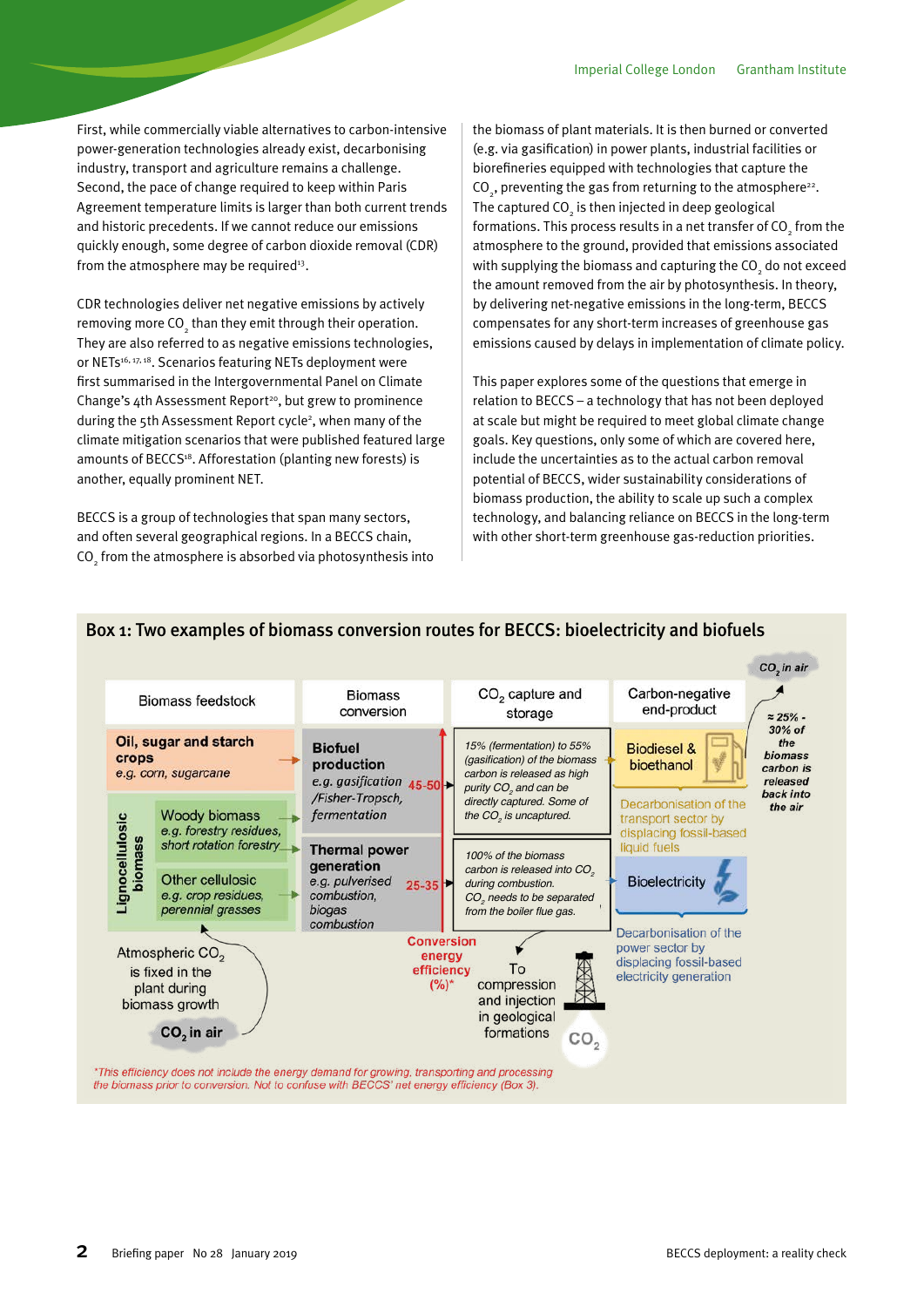#### Box 2: BECCS in Integrated Assessment Models (IAMs)

IAMs combine energy, economy, and climate system models into a single framework to project the trend of CO<sub>2</sub> emissions and their impact on the world climate. CO<sub>2</sub> emissions pathways, as currently projected by IAMs, feature massive deployment of BECCS, thereby raising questions about the sustainable scalability of the technology<sup>1,2</sup>.

- Across IPCC scenarios with a 66% or better chance of limiting temperature increase to  $1.5^{\circ}$ C, median CO<sub>2</sub> removal by BECCS is 12Gt of CO<sub>2</sub> per year (1/4 of current emissions) $^{3,4}$ . For the 1.5°C target, CO<sub>2</sub> removal by BECCS has been evaluated to 0-22.5Gt of CO<sub>2</sub> per year by 2100, while agriculture, forestry and land-use related NETs remove 1-5Gt of CO<sub>2</sub> per year in 2100<sup>5,8</sup>.
- This massive deployment of BECCS would require between 0.4 and 1.2 billion hectares of land (25% to 80% of current global cropland3,4.
- BECCS requires significant inputs of land, nitrogen, phosphorus and water, with substantial CO<sub>2</sub> and nitrous oxide emissions arising from these inputs7 . It also raises the prospect that BECCS "may largely transfer environmental risk from the atmosphere to the land"9 .
- The deployment of BECCS is not limited to the power sector. In fact, on average, IAMs project at least 60% of primary energy from BECCS going to production of liquid biofuels<sup>11</sup>. Different IAMs make different assumptions about BECCS, and therefore deploy different shares of liquid biofuels, which emerge as an important strategy to offset emissions from freight and air transportation, where low-carbon options are lacking.
- Importantly, the extent to which IAMs properly consider and account for energy demand and  $\mathrm{CO}_2$  emissions from the biomass supply chain – growing, processing, transporting the biomass – is unclear. From most recent scenarios $5,8$ , 400 exajoules of BECCS are required to remove 22.5Gt of  $\mathrm{CO}_2$  per year. Assuming 60% of primary energy going into biofuels and 40% to bioelectricity, and carbon efficiencies of 90% and 55% (theoretical maxima), 26Gt of CO<sub>2</sub> could be removed, which suggest that some level of supply chain emissions are considered in IAMs.
- Land productivity (yield) is the key assumption governing deployment of BECCS in IAM scenarios, but the literature is scant and not very transparent. However, it does indicate that sustained yield improvements are assumed through to the end of the century in these scenarios. Smith and Torn7 report that current yields would need to improve by 0.6% to 2.3% per year for 90 years to reach end-of-century yields assumed in one IAM. This pattern is most likely general across IAMs.
- FAOSTAT<sup>14,15</sup> data shows historical crop yield growth of 1.6% per year over the last 50 years, but yield improvements have been declining lately, suggesting most of the easy improvements have been made<sup>19</sup>. On the other hand, the crop yield gap in some underperforming regions could be closed through institutional innovations and capacity building, particularly in sub-Saharan Africa, Ukraine and south-west Russia<sup>18</sup>, but this is fraught with non-technical challenges<sup>21</sup>. If successful, however, it could relieve pressure from land and enhance the sustainability of BECCS. Genetically modified crops have the potential to be yield game-changers, although they tend to raise economic and biological concerns.
- What emerges from the literature regarding BECCS in IAM results echoes the conclusion from Minx et al.<sup>18</sup> that "any single NET is unlikely to sustainably achieve the large NETs deployment observed in many 1.5°C and 2°C mitigation scenarios. Yet, portfolios of multiple NETs, each deployed at modest scales, could be invaluable for reaching the climate goals".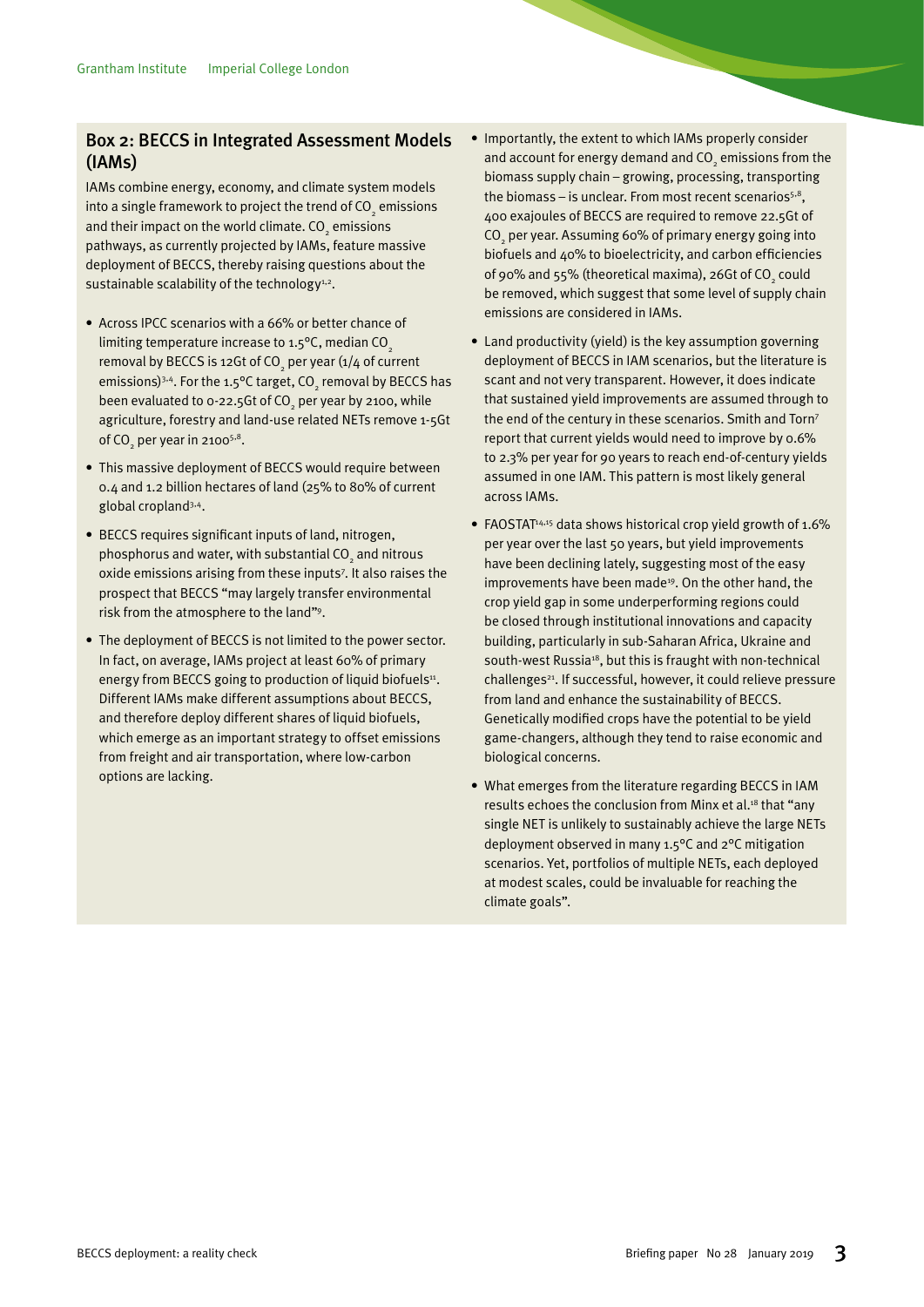## <span id="page-3-0"></span>**Understanding the role of BECCS in decarbonising the economy**

BECCS can be deployed via a range of technologies. So far, research and industrial efforts have focussed on two main routes:

- 1) BECCS via liquid biofuel production (biodiesel or bioethanol<sup>23</sup>) and
- 2) BECCS via biomass conversion to heat and power, with direct pulverised combustion of biomass being the most common approach<sup>24</sup>.

Other niche options include  $\mathrm{CO}_2$  capture from biogenic industrial emissions, e.g. in the pulp and paper industry<sup>25</sup>. Box 1 illustrates the different steps of the power and fuel routes, representing the different biomass feedstock options, biomass conversion technologies and carbon-negative end-products.

Because of inherent differences in biomass conversion technologies, the quantity of useful energy (biofuel or bioelectricity) and the amount of CO $_{_2}$  removed from the atmosphere per unit of feedstock differ from one route to another.

For example, in the fuel route, 25-30% of the biomass carbon is not released during biomass conversion to biofuel but as unabated CO $_{_2}$  when the biofuel is used $^{26\cdot 28}.$  Of the CO $_{_2}$  released during the conversion process, 15% (fermentation<sup>28</sup>) to 55% (gasification<sup>27</sup>) comes out at a high purity<sup>23</sup>, and can be directly captured, sent for compression and injection for storage. Some of the CO $_{_2}$  is released in a more diluted form and can be captured, but at a higher cost.

In the bioenergy to power route, however, all of the carbon fixed in the biomass is released as CO $\frac{1}{2}$  during combustion, but in diluted form in the exhaust gas. Further separation and more energy use is required before compression and injection.

The energy efficiencies of the conversion of biomass to either power or fuels reflect the percentage of the energy content in the original biomass that is available in the final energy carrier and not lost in the conversion process. Power generation efficiencies for biomass firing with post-combustion capture and storage can be as low as 17%29 and as high as 38%30. The energy efficiency of fuel production is typically higher, around  $45-50\frac{627}{7}$ ,  $28, 31, 32$ .

Furthermore, because both routes produce energy in addition to providing negative emissions, they can further decarbonise different sectors – such as power and transport – by displacing other fossil-based electricity and fuels. Rather than considering BECCS as a single 'black box' technology, identifying the challenges and opportunities of individual BECCS technology routes is key to understanding its value in decarbonising the economy.

## **BECCS: a controversial solution**

Theoretically, BECCS permanently removes CO $_{_2}$  from the atmosphere and provides reliable low-carbon energy, while displacing fossil-based fuel and power. We assume that BECCS can be deployed in the medium-term at a relatively low cost, as it partly relies on existing or mature technologies<sup>33</sup>. For these reasons, BECCS has been consistently featured in projected greenhouse gas emissions pathways, reaching levels of deployment as high as 400 exajoules (EJ) per year in terms of primary energy production, and 22.5Gt of CO<sub>2</sub> per year of carbon removal<sup>5,8</sup>. However, understanding the assumptions about BECCS in these pathways can be challenging. Box 2 provides insight into BECCS' representation in integrated assessment models (IAMs) that produce greenhouse gas mitigation pathways.

Such a high reliance on a technology which has not yet been deployed at scale has triggered questions regarding sustainability and risks. These concerns include:

- the potential scale of the industry some IAMs have BECCS deployed at a scale that is two thirds of the size of today's fossil industry by the end of the century,
- the related reliance of BECCS at this scale on a significant quantity of sustainable biomass, water, land and nutrients,
- the possibility of encouraging delays in mitigation action, and
- if BECCS failed to deliver, it would result in missing the 2100 temperature target<sup>34</sup>.

The next section explores these caveats in more details.

## **The risks of BECCS deployment**

#### The energy and carbon costs of supplying biomass

Supplying biomass will incur different energy costs and associated CO $_{_2}$  emissions, depending on the feedstock and end process. For each process, biomass feedstock might differ by type – grasses, wood, oil crops or sugar and starch – and by quality – high or low moisture, ash content. In all cases feedstock needs to be collected from a source – farm, waste plant, forest – conditioned into a proper fuel for transport – pellet, bale – and transported to the biomass conversion facility. Each of these steps incurs an energy and  $\mathrm{CO}_2^{\phantom{\dag}}$  cost.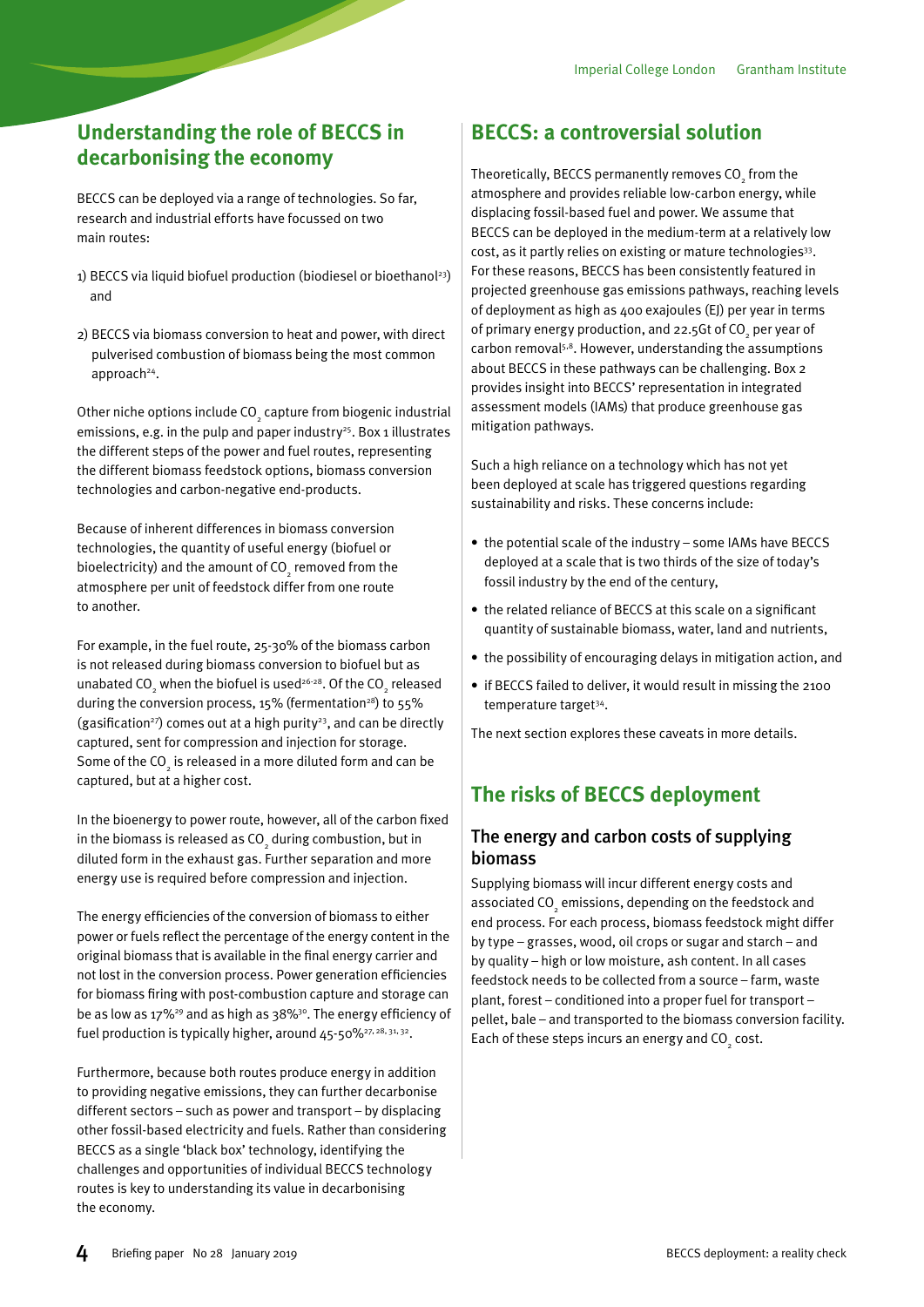

emissions of agriculture residues (AR), forestry products, short rotation coppice woody biomass (SRC) and perennial grasses  $(PG)$ , adapted from Creutzig et al. $^6$ **Figure 1:** average (bars) and ranges of life cycle greenhouse gas

 $\mathbb{R}^2\left( \mathbb{R}^2; \mathbb{R}^2; \mathbb{R}^2; \mathbb{R}^2; \mathbb{R}^2; \mathbb{R}^2; \mathbb{R}^2; \mathbb{R}^2; \mathbb{R}^2; \mathbb{R}^2; \mathbb{R}^2; \mathbb{R}^2; \mathbb{R}^2; \mathbb{R}^2; \mathbb{R}^2; \mathbb{R}^2; \mathbb{R}^2; \mathbb{R}^2; \mathbb{R}^2; \mathbb{R}^2; \mathbb{R}^2; \mathbb{R}^2; \mathbb{R}^2; \math$ 

The life-cycle impacts of the biomass supply-chain have been studied intensively, both in the context of BECCS<sup>6,26,35</sup> and bioenergy alone $^{36\cdot 39}.$  The results strongly depend on the boundaries of each case study and on the feedstock –  $\,$ dedicated agriculture, crop residue, forestry residue, algae.<br>E Figure 1 highlights the potentially high supply-chain emissions of different biomass feedstock and the uncertainty of these  $\epsilon$ alculations. Similar ranges can be obtained for the whole  $\epsilon$ life-cycle final primary energy use of biomass. Factors such as are eyere miarprimary energy ase or biomassit ractors sacri as<br>biomass yield, fertiliser application, and biomass drying for high moisture biomass (such as woody biomass) have been found to have a great impact on both emissions and energy use of the biomass life cycle<sup>40</sup>.  $\mathsf{S}$  life cycle<sup>40</sup>.

.<br>Conversion of land for bioenergy production purposes – defined as direct land use change (LUC) and indirect land use change (iLUC) – may cause greenhouse gas emissions which must be added to these supply chain emissions, as illustrated in<br>F Figure 2. LUC is the change in total carbon stock present in the vegetation and soil of converted land, while iLUC emissions occur when the previous activity on land that is converted to bioenergy moves to a different location and causes land use change, and emissions, elsewhere. LUC emissions are a function  $\mathcal{L}$ of the vegetation types, and can be found to be as low as 6kg of CO<sub>2</sub> per hectare for marginal land and as high as 3,052,000kg of CO<sub>2</sub> per hectare for a peatland forest<sup>41</sup>. On the other hand, iLUC emissions are much more difficult to evaluate with certainty, as they are highly dependent on the economic conditions, activity *M3 )-,(#%1\$1("8(ABCCD(0,:+"9<,&\** displaced, time horizon, etc. These factors have been found to have a great impact on feedstock life-cycle emissions<sup>3,6,40</sup>.

#### Is BECCS actually carbon negative and energy positive?  $\mathsf{111} \times \mathsf{22}$ :

%9(()+2-6!82\*,0::!72))! 2-391!&2>>'1'-.!'-'16+! 3\*:.:! 0-&! 0::\*320.'&! \$IB! ',2::2\*-:E!

Including the biomass life-cycle energy use in the BECCS energy balance can dramatically decrease estimates of potential net<br>:00010-004 decline Forth concern the conditional conditions energy production. Furthermore, the combination of a lower energy preddenem randmenters, the completed of a reverting processes.<br>quality fuel – biomass – and the carbon capture and storage process, means the conversion efficiency of a BECCS facility would be lower than an unabated fossil fuel based power plant. Considering this low efficiency in combination with  $\frac{1}{2}$ the potentially high energy demand of the biomass supply are potentially high energy demand of the biomass supply<br>chain, the energy 'positivity' of BECCS, i.e. its ability to yield more energy than it requires to operate, has been subject to scrutiny<sup>42</sup>. The energy balance can be referred to as energy return on investment (EROI). EROI values below one mean that the system requires more energy as input, than it provides as output. However, EROI values less than three are often considered problematic. There is debate about the possible and optimal average global EROI43. For example, a BECCS system optimal average global ENOPT. For example, a BECCS system<br>using low yield and high-moisture woody biomass pellets  $\frac{1}{2}$  transported from distant sources could have a low EROI<sup>44</sup>.

The same observation can be made for net carbon balance of BECCS. High biomass life cycle CO2 emissions in the carbon 4264)264.:! .4'! (\*.'-.20))+! 4264! :9(()+M3402-! balance of BECCS could potentially outweigh the amount of CO<sub>2</sub> anance of exercise come positions, cannot make an embedded by  $\frac{1}{2}$  captured. A BECCS power plant importing low yield and high moisture woody biomass from a grassland could, for example, result in a 'carbon positive' BECCS system, i.e. with ultimately a larger amount of  $CO<sub>2</sub>$  emitted than captured<sup>40</sup>. In the case of liquid arger amount of  $\mathbb{C}_2^{\times}$  emitted than expraised  $\cdot$  in the case of indirections biofuel, life-cycle emissions need to be even more limited for the system to be carbon negative, because less  $CO<sub>2</sub>$  is captured upon system to be carbon negative, because less  $CO<sub>2</sub>$  is captured upon conversion of the biomass to biofuel. For example, in the case of biomass to ethanol via fermentation, if only the fermentation<br> $\frac{3}{2}$ process emissions (15% of the biomass carbon content) are process emissions  $\chi_2$  to or the biomass carbon content, are<br>captured<sup>a</sup>, the biomass life cycle emissions need to be very low captured, the biomass life tycle emissions need to be very low<br>for the overall process to be carbon negative<sup>45</sup>. ca



Figure 2: Direct and indirect land use change emissions might occur when land is converted to bioenergy production.

The lowest cost option, but not the technical limit. An additional 52% of emissions can be captured but at higher cost.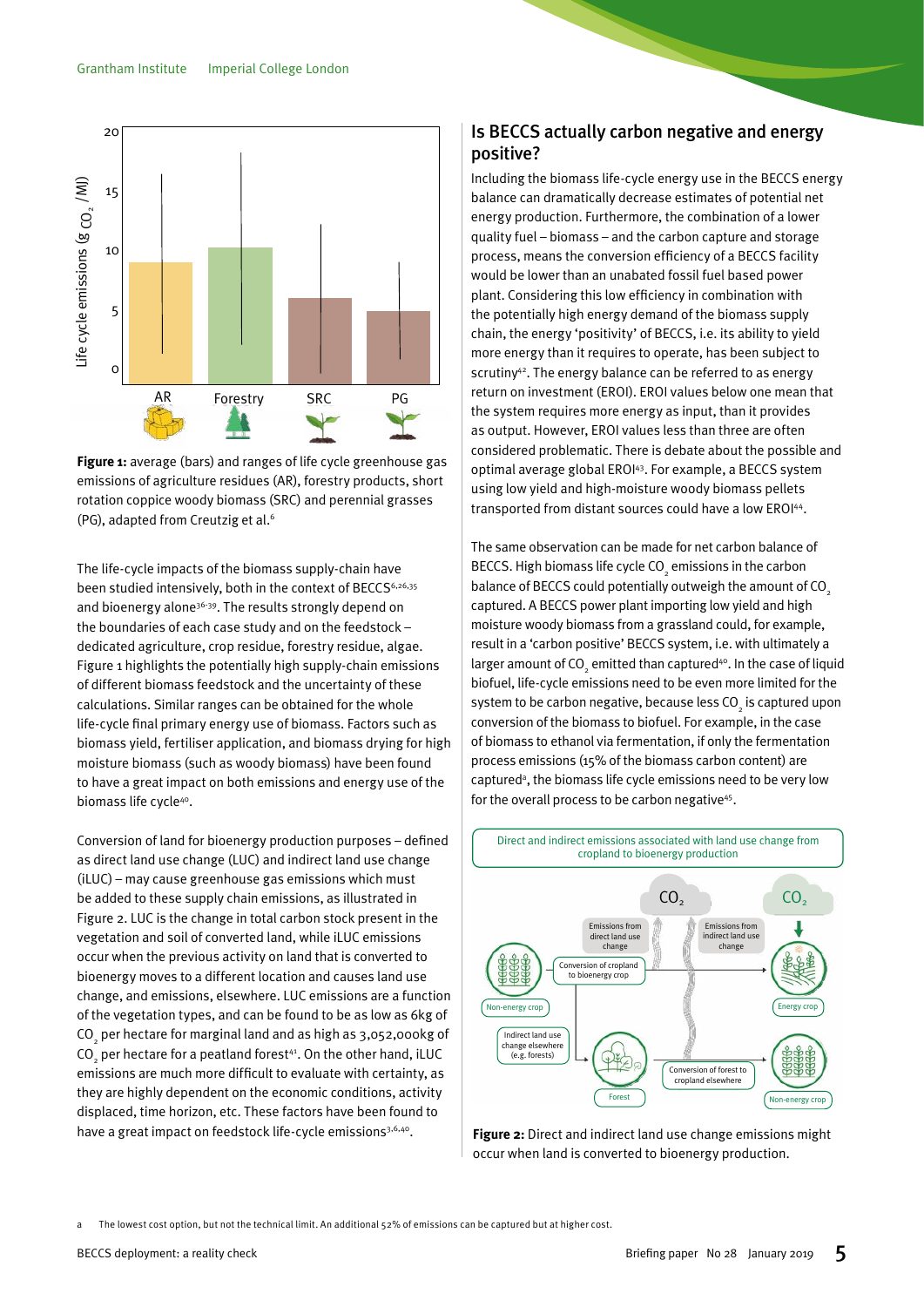## Box 3<sup>b</sup>: BECCS efficiencies: converting raw biomass into CO<sub>2</sub> removal and useful energy

BECCS **carbon efficiency** measures how much of the CO2 fixed in the biomass is removed from the atmosphere.

**Figure 2:** carbon flow diagram of BECCS. The power route leads to a higher carbon efficiency (50%) than the biofuel route (25%).



BECCS **net energy** efficiency measures how much of the primary energy from biomass is converted into useful energy (biofuel or electricity).

Figure 3: energy flow diagram of BECCS. The power route leads to a lower energy efficiency (11%) than the biofuel (26%).



*b Supply chain energy demand and emissions data, as well as power generation efficiency (26%) were obtained from the MONET framework for miscanthus production in Brazil transported to the UK, to illustrate the potential impact of long*  distance transport<sup>38</sup>. For the biofuel route, an energy efficiency of 45%, and a CO2 efficiency of 55% for biomass conver-

BECCS' performance can be measured by how much net carbon it captures (carbon efficiency) and how much net energy it produces (energy efficiency) along the whole supply chain. As illustrated in Box 3, while the power route yields higher carbon efficiency – more CO $_{_2}$  is removed per unit of feedstock – biofuel routes deliver more energy per unit of feedstock. Therefore, there are trade-offs to consider when comparing BECCS deployment options.

Carbon and energy efficiency are not the only trade-offs to consider. As illustrated in Box 3, while BECCS in the power sector could achieve more negative emissions, carbon negative biofuels, can displace carbon intensive fuels, such as aviation fuels, for which fewer alternative technologies are available<sup>46</sup>. The cost of CO $_{_2}$  capture also differs on each route, with the cost of capturing one tonne of CO $\mathrm{_{_2}}$ typically lower in biofuel routes than in power routes, because of the higher CO $_{_2}$  purity in the biomass-to-fuel routes<sup>11</sup>.

#### Time also matters

If land use change occurs at the beginning of a BECCS project resulting in emissions, an initial 'carbon debt' is incurred in the system, which needs to be paid off before the project brings net negative emissions. The time taken to pay off this debt is referred to as 'carbon breakeven time'. Box 4 shows that, while cultivating biomass on marginal land leads to breakeven times of one or two years, breakeven times can be greater than 50 years when converting forests<sup>40</sup>. Carefully evaluating the impact of land use change is crucial from both a land-competition perspective, and a carbon-accounting perspective.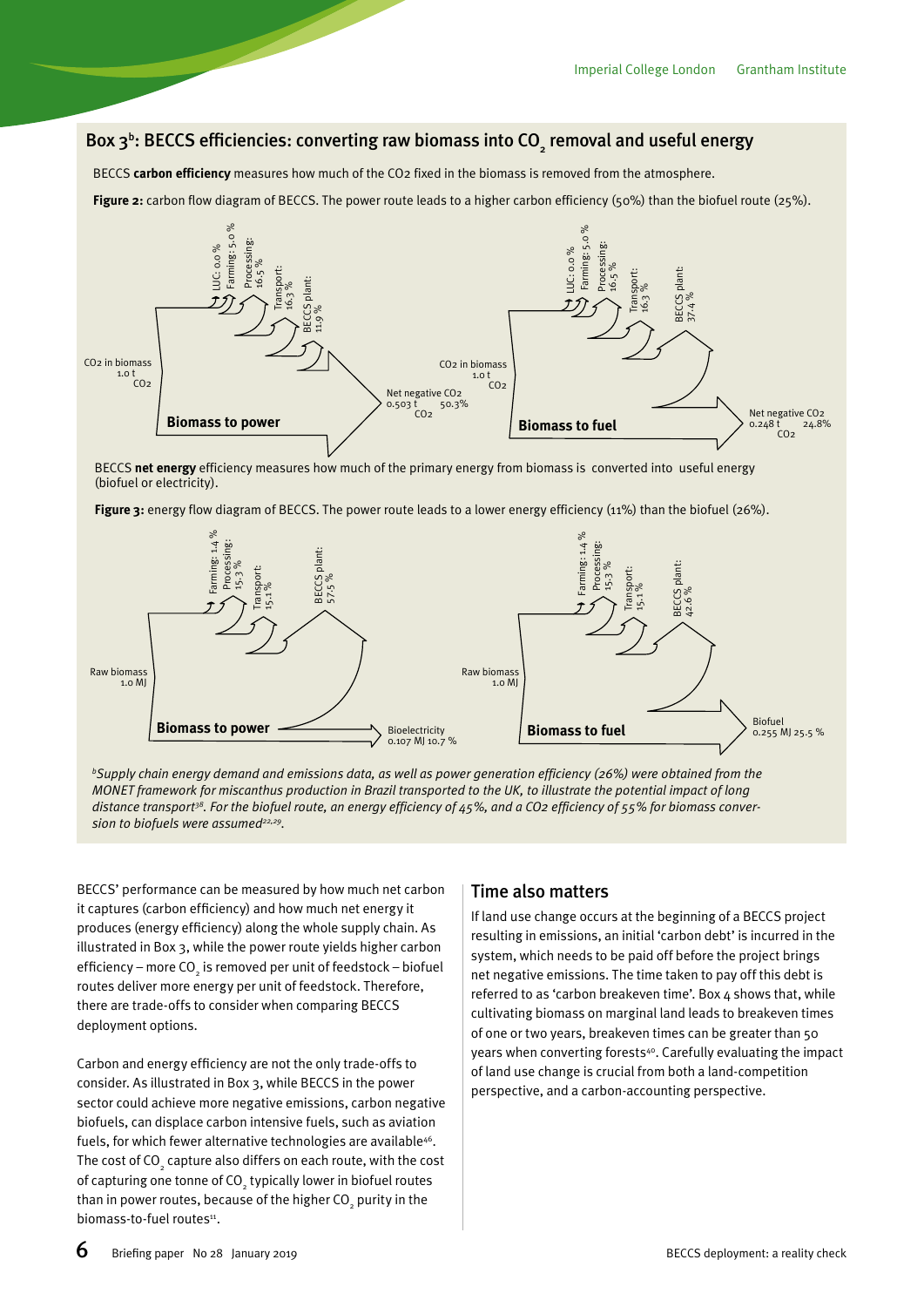

## Box 4: The impact of land use change on BECCS carbon breakeven time

### Broader environmental challenges

The impact of BECCS on resources, soil health and biodiversity The impact of BEEES of resources, son health and biodiversity<br>have been identified as important limitations for its projected  $\mathsf{depth}^{7,40,47,48}.$ 

Land use, in particular, has been raised as a major concern. As illustrated in Figure 3, to remain within 1.5°C of warming, scenarios project significant land areas could be allocated to bioenergy production by the end of the century. Estimates of land required range from between 100 million hectares in range from between 100 million hectares in scenarios with limited (P2) or no BECCS (P1), to up to about 800 scenarios with limited (P2) or no BECCS (P1), million hectares in scenarios where BECCS is deployed at a large scale  $(P_4)^{5,8}$ .



**Figure 3:** BECCS (lines) and land **Figure 3:** BECCS (lines) and land requirements for bioenergy crops (bars) in four representative pathways to 1.5°C: low road (P3), fossil-fuel intensive (P4)<sup>5,8</sup>. energy demand (P1), sustainability oriented (P2), middle-of-the-

The world cropland area is around 1.5 gigahectares today; using high quality land such as grassland or cropland to grow bioenergy crops for BECCS is likely to result in competition with other land-based activities, such as food production, potentially increasing food prices49,50. This negative effect can be partially mitigated through agricultural intensification – increasing crop yields in general, reducing the amount of land required to produce the same quantity of products. This approach can lead to biodiversity loss and increased biochemical flows, both critical indicators of the environmental impacts of BECCS deployment. It is also possible to avoid land use change without relying on agricultural intensification by, for example, using crop residues as biomass feedstock or growing biomass on so-called 'marginal land'. However, the extent to which crop residues can be sustainably removed from the field without causing soil depletion and erosion remains uncertain. Marginal lands, on the other hand, are diverse in quality and type, which makes it difficult to predict how much marginal land is actually available, and what the biomass productivity response could be51-54. Using algae to substitute for and/or in addition to lignocellulosic biomass in a biofuel route could also relieve pressure on land use<sup>6,35</sup>, although concerns of high water and nutrient use remain.

 $K_{\rm eff} = 2.3 \times 10^{-4} \, \rm{M_{\odot}}$ 

Water use is another challenge to the sustainability of BECCS. Water-use intensity includes the water used for crop growth, water pollution resulting from fertiliser application at the farm level, and the intensity of water use in the BECCS power plant. Table 1 provides ranges of water requirements needed to meet the middle-of-the-road level of BECCS deployment of 12Gt of CO<sub>2</sub> per year (P3).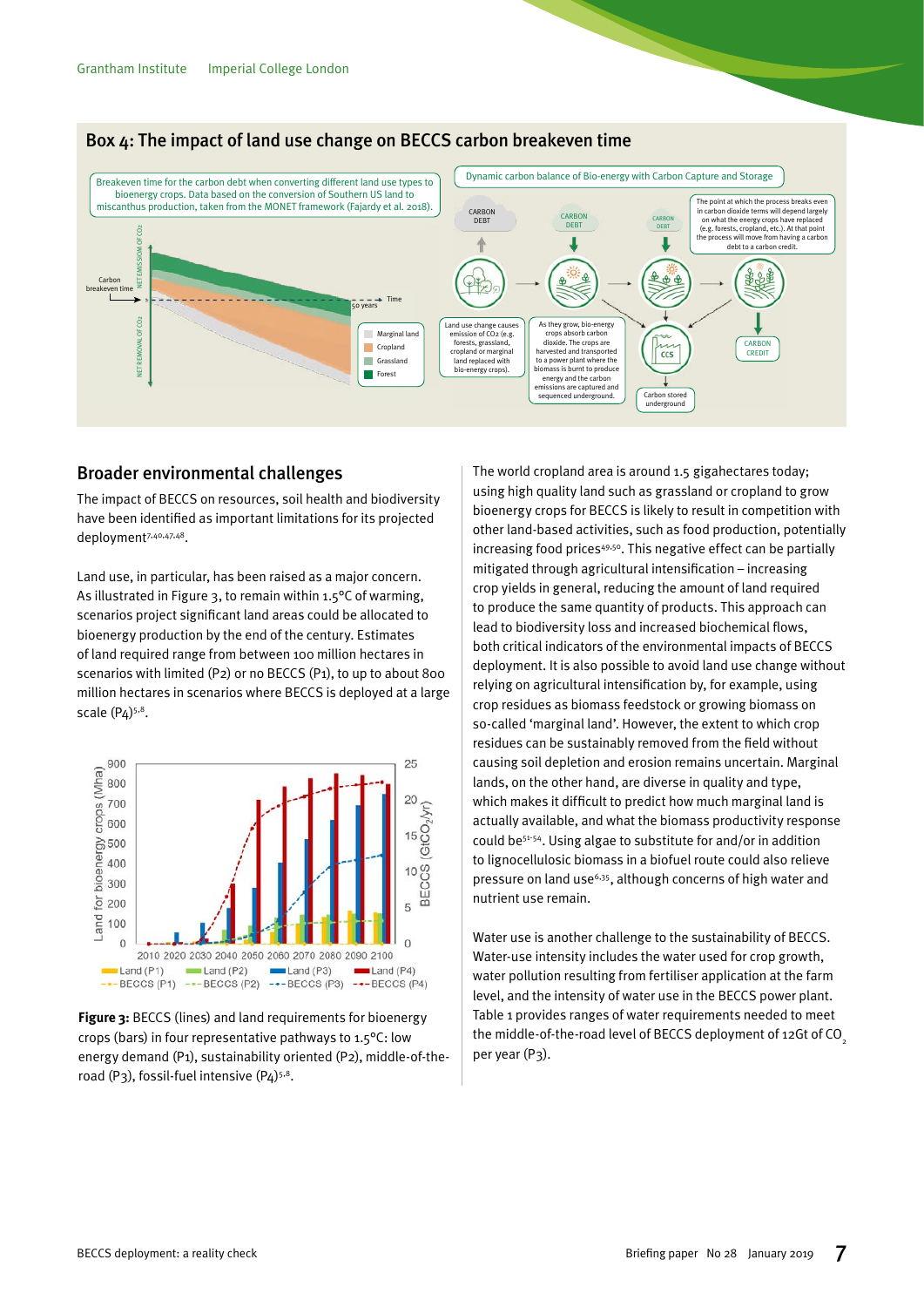Table 1: Water implications of removing 12Gt CO $_{_2}/$ yr via BECCS

|                                 | <b>Water use (Bm<sup>3</sup>/yr)</b> |
|---------------------------------|--------------------------------------|
| Smith & Torn 2013 <sup>55</sup> | $5.3 - 24.4$                         |
| Smith et al. 2016 <sup>47</sup> | 0.72                                 |
| MONF <sub>T40</sub>             | $3.6 - 9.7$                          |

The water footprint for BECCS was found to be highly dependent on the biomass type and region of production $40$ , which explains the wide range of values. To put these numbers in context, current total water consumption in agriculture is close to 8 billion m<sup>3</sup> per year<sup>56</sup>.

Considering these potentially large impacts on resource use, soil health, and forest and nature conservation, it is unlikely that levels of BECCS deployment as projected in middle-of-theroad (P3), let alone fossil-fuel intensive (P4), scenarios to  $1.5^{\circ}$ C, may be achieved sustainably.

#### The scale up challenge

Because the biomass supply chain has such a dramatic impact on the environmental and technical performance of BECCS, it is crucial to not only define what sustainable biomass is, but more importantly how much biomass can be sustainably produced. Controversy around what truly is sustainable explains the wide range reported in the literature. For example, the potential for using agricultural residue depends on how much can be removed from the field without compromising soil quality<sup>57</sup>. Studies on biomass potential in Brazil point to about 50% of residues being physically harvestable, and of those, only 10% are available for bioenergy<sup>58,59</sup>.



**Figure 5:** Ranges (bars) and high literature (diamond) on global sustainable bioenergy potential per  $\overline{\phantom{a}}$  feedstock type (AR + FR = Agriculture and Forestry residues, DEC = dedicated energy crops). Adapted from Creutzig et al.<sup>6</sup>. **Figure 4:** Ranges (bars) and high literature agreement

The technical potential of energy crops depends on the productivity of land available for bioenergy, but this is also subject to debate. IAMs project significant agricultural yield gains in the future, which helps improve the competitiveness of bioenergy options in the modelled scenarios. Some scenarios project future yield growth rates above historical levels, which averaged 1.9% per year between 1961 and 2007<sup>60</sup>. However, there is much controversy around the future growth rate of global average yields, with perhaps the easy improvements having already been acheived<sup>19</sup>. The yield improvements of the past were enabled by measures such as fertilizer application, irrigation and land-ownership concentration. Extending the yield gains of the last 50 years into the future may require higher inputs of fertilizers, biocides, and irrigation, exacerbating the environmental problems caused by the socalled Green Revolution. In that way, we may be solving one problem by creating another, transferring the climate problem from the atmosphere to the land<sup>9</sup>.

There are many assessments of global bioenergy potential in the literature<sup>6,19,61-63</sup>. Figure 4 represents ranges of uncertainty of global sustainable bioenergy potential by sector (bars), as well as the availability levels with high agreement in the literature (diamonds). The figure implies that only about 100 exajoules (EJ) per year, or likely less, can be sustainably produced globally<sup>6</sup>. This sustainable potential, with high agreement in the literature, sits at the lower end of the biomass production range in existing scenarios, although other studies point to somewhat higher sustainable potentials (see for example<sup>63</sup>, who point to a 80-160E) per year potential).

Other studies point to even higher biomass availability and, with such a high range of uncertainty, one could easily overestimate the amount of sustainable biomass available for BECCS. However, the consensus seems to be on the conservative side.

Adding up residues, forestry biomass and bioenergy crops, less than 100EJ of modern bioenergy could be sustainably sourced, which still represents a fivefold increase to what is currently produced<sup>64</sup>. Assuming these 100EJ are deployed with carbon capture and storage, and that 60% of bioenergy goes to biofuel production, and 40% to bioelectricity, three to four gigatons of CO<sub>2</sub> could be removed from the atmosphere per year within this constrained bioenergy supply.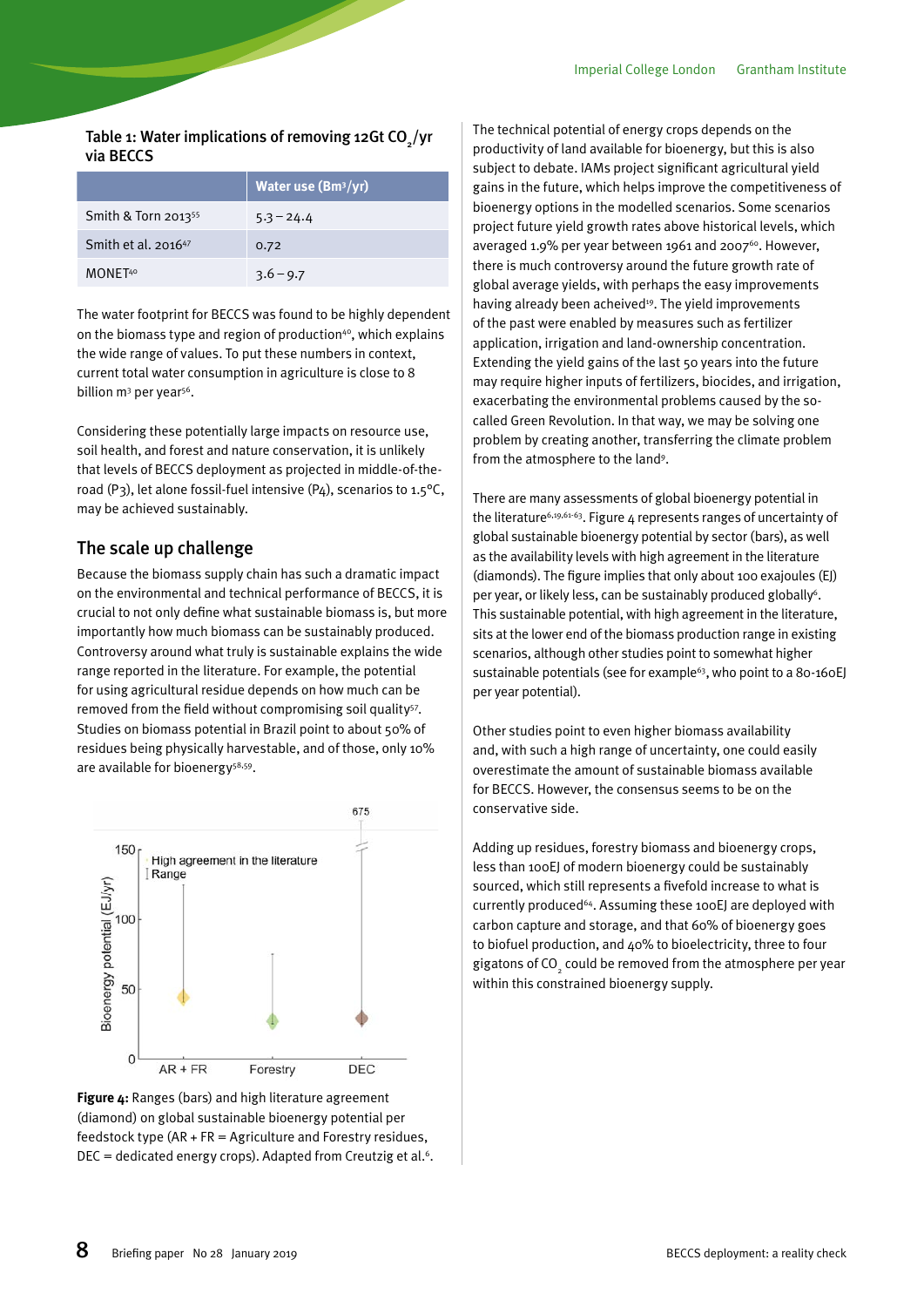#### <span id="page-8-0"></span>The CCS dimension

BECCS deployment is intrinsically dependent on the existence of carbon capture and storage (CCS) infrastructure. To date, there are 17 operating CCS projects in the world, reaching a cumulative capture capacity of 31.5Mt of CO $_{_2}$  per year, of which only 3.7 is stored in geological formations<sup>65</sup>. Though technology advances have brought down the cost of capture<sup>66</sup>, low investor confidence remains the main bottleneck in the way of unlocking a CCS economy. Currently, medium-term physical and financial risks associated with full CCS chain integration<sup>c</sup> represent a significant fraction of CCS project capital investment<sup>67</sup>. In addition to lowering this financial risk, other opportunities to lower the cost of CCS include the clustering of CO<sub>2</sub> sources to facilitate economies of scale for the transport and storage of CO $_{_2}$ , and the retrofitting of large power stations to benefit from technology learning33.

## **BECCS: a governance problem**

While climate change mitigation scenarios propose that largescale BECCS deployment might help avoid dangerous climate change, it would also steer the world closer to the planetary boundary of freshwater use. This large-scale deployment of BECCS would push us beyond other planetary boundaries such as land-system change, biosphere integrity and soil health<sup>48</sup>. The first and foremost challenges are therefore to (a) limit BECCS deployment to a sustainable scale, both in models and policy frameworks, and (b) ensure that the most sustainable BECCS options get deployed within this scale, by setting clear resource, carbon and energy efficiency guidance and constraints.

Another challenge is to make BECCS economically feasible. Deployment is tied to the deployment of CCS, and therefore directly affected by the difficulty in financing a CCS project. With reduced financial risks for CCS, a carbon price in the range \$30-280 per ton of CO $_{_2}$  would be required to make a BECCS power production project economically attractive<sup>22,68</sup>. So far, carbon prices such as those of the EU Emissions Trading Systems have been insufficient in incentivising CCS deployment, let alone BECCS<sup>62</sup>. The implementation of a carbon credit, such as the '45Q' budget allocation in the US, which was recently upgraded to credit up to \$50 a ton of CO $_{_2}$  sequestered, and \$35 a ton of CO $_{_2}$  used for 'enhanced oil recovery', could well help jumpstart CCS projects.

Financing carbon removal through BECCS is made more challenging because the value chain is likely to be geographically dispersed. Regions with high biomass potential such as South America and sub-Saharan Africa<sup>69</sup> are not necessarily regions with well characterised CO $_{_2}$  storage capacity compared with the USA, Japan or northern Europe<sup>63</sup>. It is also complex to ensure fair allocation of the share of carbon removal across all stakeholders of the BECCS value chain, from both a

political (fulfilling individual national carbon removal targets) and a financial (cascading carbon credits to all stakeholders) point of view.

In channelling financial support towards BECCS, it is important for policy makers to weigh up this support against other proven mitigation options that might cost less, and have less damaging side effects.

## **BECCS deployment will need assistance – even to deliver at this limited scale**

Even with a more limited ambition for BECCS deployment, going from today's megaton-scale industry to removing a few gigatons of CO<sub>2</sub> by the end of the century remains an important challenge. Reaching these levels of sustainable activity in a timely fashion requires the right regulation and incentive frameworks to be put in place. Some ideas about where the policy focus should lie to unlock sustainable BECCS deployment are provided below.

#### Broadening the scope of the biomass sustainability standard

Establishing sustainability standards is essential to ensure that the most sustainable options are deployed instead of focusing only on what is commercially viable.

Strong policies are needed to set clear standards for biomass sustainability, not only on carbon intensity of biomass feedstocks, but also on water,  $CO<sub>2</sub>$ , and energy efficiencies, as well as carbon breakeven time.

For example, the low carbon fuel standard in California, enables fuels demonstrating a lower carbon footprint than the gasoline standard to earn a carbon credit. Compliance to the fuel standard is evaluated through life cycle analysis with the GREET tool70. Applying this method but broadening the scope of indices evaluated, could be a useful way to discriminate unsustainable from sustainable scenarios.

In a European context, the UK Bioenergy strategy includes a sustainability criterion ensuring a minimum of 60% emission reduction from the average European power carbon-intensity for bioelectricity $71$ . This target represents a maximum carbon intensity of 79g of CO<sub>2</sub>/MJe (i.e. electric energy delivered), which translates into a minimal carbon efficiency between 47% and 60%. The more recent European RED II directive goes further by stating that large scale heat and power biomass plants deliver an 80% emissions reduction compared to fossil fuel, with a life cycle emissions accounting framework that includes land-use change emissions. Such constraints could limit BECCS deployment to sustainable routes, thereby making room for other low-carbon technologies, or emphasising the merit of more stringent mitigation action today.

 $\mathfrak c$  Where a single entity owns and operates the full CCS chain and long-term risk associated with monitoring the dispersion or movement of the CO<sub>2</sub> in storage sites.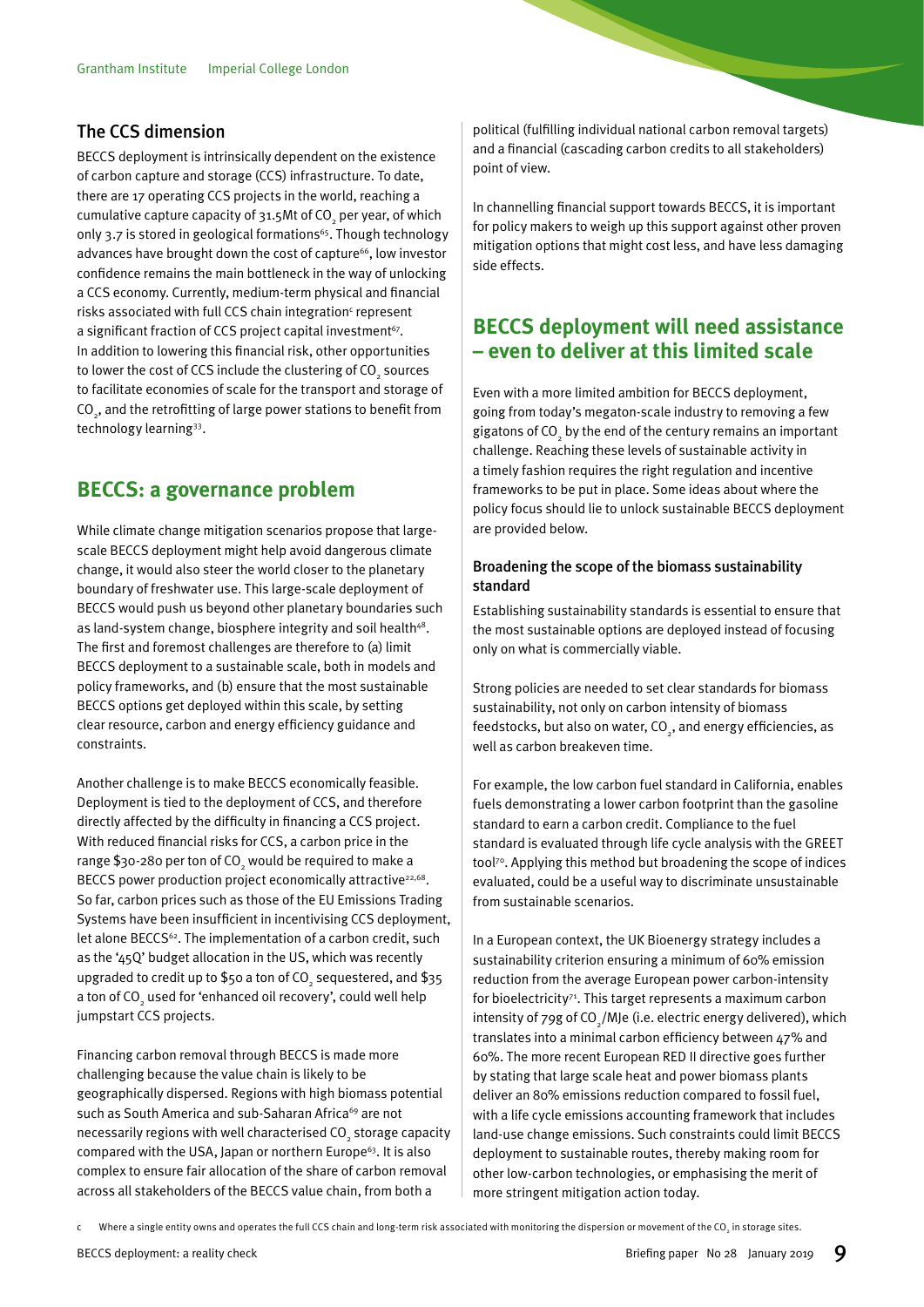#### <span id="page-9-0"></span>Deploying BECCS instead of bioenergy, not in addition to it

It is likely that only a limited amount of bioenergy will be available if social and environmental sustainability constraints of feedstock production are met. Therefore, this sustainable potential should be allocated in a way that yields the most benefits. One way to maximise CO $\mathrm{_{2}}$  removal is to impose a requirement that any bioenergy deployment should be accompanied by capture and storage of as much CO $_{_2}$  as possible, effectively requiring that any bioenergy used from now on should be in the form of BECCS, or BECCS enabled.

#### Thinking in terms of carbon negative products and their value

With a bioenergy supply that is likely to be limited, careful consideration should be made about where to use this bioenergy – power generation or liquids.

Although BECCS via biofuels is less carbon efficient than BECCS via bioelectricity, it presents the advantages of being more energy efficient and decarbonising the transport sector, for which fewer low-carbon alternatives are available than in the power sector.

Aviation stands out as having very few decarbonisation options, and biofuels are the main alternative for the sector. From this perspective, biofuel production proves to be a better business case than power production. As an illustration, the only operating BECCS plant to date is the Decatur corn-bioethanol CCS plant<sup>72</sup>. However, being more carbon efficient, power production enables more carbon removal per unit of resource – biomass, water and land. The trade-offs between BECCS deployment options therefore need to be better understood when valuing its contribution to climate change mitigation. These trade-offs are likely to manifest themselves on a case-bycase basis.

#### Lowering the financial risks of CCS

A transfer of some of the risks and liabilities associated with CCS value chain integration and long-term CO $_{_2}$  storage monitoring from the private to the public sector would lower the risks for investors, and therefore the financial costs associated with a CCS project, thereby encouraging private capital to be invested in the CCS economy<sup>33</sup>.

## **Conclusions**

Before BECCS is implemented in the hope it will play a role in climate change mitigation, it is crucial to establish whether it works as a means of generating net energy to sequester net carbon. For this it is crucial to have clarity about the value and challenges of each BECCS technology route, and to understand what makes the value chain sustainable. Relevant regional regulations with regard to water, energy and carbon will be required to make sure deployment does not compromise other societal objectives such as the Sustainable Development Goals. This will encourage the deployment of a regionally tailored mix of technologies, including but not limited to BECCS, instead of blindly betting on a single one.

Importantly, we have shown that BECCS cannot deliver the scale of negative emissions required in current emissions projections. The BECCS value chain is complex with significant energy and carbon inputs, among other factors. Therefore, we should expect BECCS to make a necessary but only limited contribution to meeting our climate change targets. Counting on BECCS to singlehandedly solve the climate change mitigation problem detracts attention from higher levels of short-term effort based on known low-carbon solutions that are already available today.

## **Glossary**

| Bioenergy potential                            | Bioenergy potential: how much<br>bioenergy could be produced per year<br>globally.                                                                                                                            |
|------------------------------------------------|---------------------------------------------------------------------------------------------------------------------------------------------------------------------------------------------------------------|
| Carbon negative<br>(positive)                  | Carbon negative (positive): said of a<br>BECCS value chain which leads to a<br>net removal (emission) of CO <sub>2</sub> from<br>(to) the atmosphere, all life cycle CO <sub>2</sub><br>emissions considered. |
| Carbon (or CO <sub>.</sub> )<br>breakeven time | Time required for a BECCS value chain<br>to be carbon negative.                                                                                                                                               |
| Carbon (or CO <sub>2</sub> )<br>efficiency     | The fraction of the carbon fixed in the<br>biomass which becomes net negative<br>emissions, all life cycle CO <sub>2</sub> emissions<br>considered.                                                           |
| Energy efficiency<br>(net)                     | The fraction of the biomass primary<br>energy turned into useful energy, all<br>life cycle energy inputs and outputs<br>considered.                                                                           |
| Energy positive<br>(negative)                  | Said of a BECCS value chain<br>which leads to a net production<br>(consumption) of energy, all life cycle<br>energy inputs and outputs considered.                                                            |
| <b>FROI</b>                                    | The ratio between energy input to<br>energy output.                                                                                                                                                           |
| High agreement in<br>the literature            | Many scientific studies pointing to a<br>particular result.                                                                                                                                                   |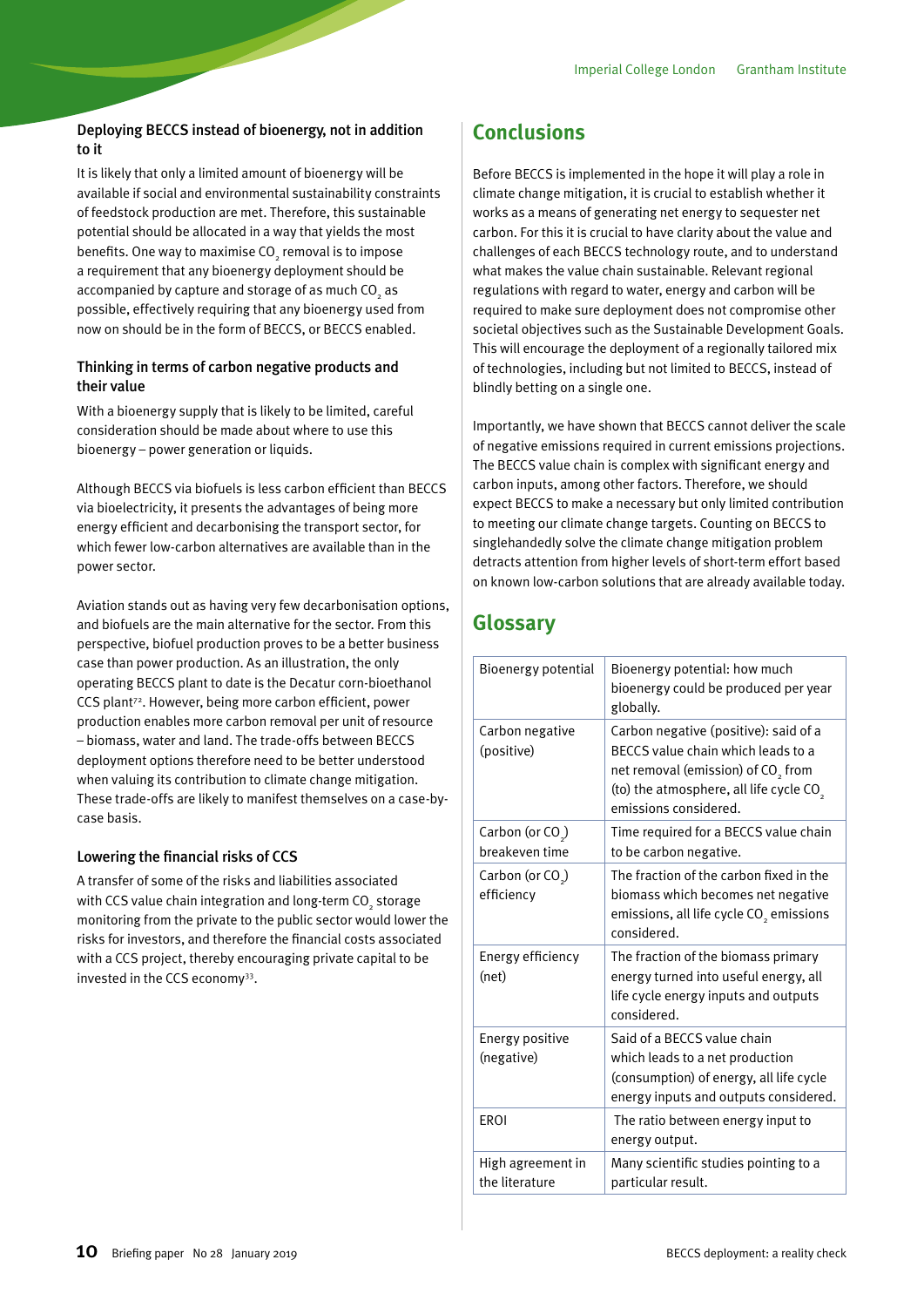## <span id="page-10-0"></span>**References**

- 1. Rogelj, J., et al., *Paris Agreement climate proposals need a boost to keep warming well below 2 °C*. Nature, 2016. 534(7609): p. 631-639.
- 2. IPCC, *Climate Change 2014: Mitigation of Climate Change. Contribution of Working Group III to the Fifth Assessment Report of the Intergovernmental Panel on Climate Change.*  2014: Cambridge University Press.
- 3. Harper, A.B., et al., *Land-use emissions play a critical role in land-based mitigation for Paris climate targets.* Nature Communications, 2018. 9(1): p. 2938-2938.
- 4. Field, C.B. and K.J. Mach, *Rightsizing carbon dioxide removal.* Science, 2017. 356(6339): p. 706 LP-707.
- 5. Huppmann, D., et al., *IAMC 1.5°C Scenario Explorer and Data hosted by IIASA.* 2018, Integrated Assessment Modeling Consortium & International Institute for Applied Systems Analysis.
- 6. Creutzig, F., et al., *Bioenergy and climate change mitigation: An assessment.* GCB Bioenergy, 2015. 7(5): p. 916-944.
- 7. Smith, S.L., K.D. Thelen, and S.J. MacDonald, *Yield and quality analyses of bioenergy crops grown on a regulatory brownfield.* Biomass and Bioenergy, 2013. 49: p. 123-130.
- 8. Rogelj, J., et al., *Mitigation pathways compatible with 1.5°C in the context of sustainable development,* in *Special Report on the impacts of global warming of 1.5 °C.* 2018, Intergovernmental Panel on Climate Change: Geneva.
- 9. Tavoni, M. and R. Socolow, *Modeling meets science and technology: an introduction to a special issue on negative emissions.* Climatic Change, 2013. 118(1): p. 1-14.
- 10. Rogelj, J., et al., *Energy system transformations for limiting end-of-century warming to below 1.5 °C.* Nature Climate Change, 2015. 5(6): p. 519-527.
- 11. Muratori, M., et al., *Carbon capture and storage across fuels and sectors in energy system transformation pathways.*  International Journal of Greenhouse Gas Control, 2017. 57: p. 34-41.
- 12. Le Quéré, C., et al., *Global Carbon Budget 2017.* Earth System Science Data, 2018. 1010333739(10): p. 405-448.
- 13. de Coninck, H., et al., *Chapter 4: Strengthening and Implementing the Global Response, in Global warming of 1.5°C. An IPCC Special Report on the impacts of global warming of 1.5°C above pre-industrial levels and related global greenhouse gas emission pathways, in the context of strengthening the global response to the threat of climate change,* V. Masson-Delmotte, et al., Editors. 2018, Intergovernmental Panel on Climate Change (IPCC): Geneva, **Switzerland**
- 14. FAO. *FAOSTAT*. Available from: http://faostat.fao.org/ site/339/default.aspx.
- 15. Johnson, N., N. Parker, and J. Ogden, *How negative can biofuels with CCS take us and at what cost? Refining the economic potential of biofuel production with CCS using spatially-explicit modeling.* Energy Procedia, 2014. 63: p. 6770-6791.
- 16. Fuss, S., et al., *Negative emissions Part 2 : Costs, potentials and side effects.* Environmental Research Letters, 2018.
- 17. Nemet, G.F., et al., *Negative emissions—Part 3: Innovation and upscaling.* Environmental Research Letters, 2018. 13(6): p. 063003.
- 18. Minx, J.C., et al., *Negative emissions: Part 1 Research landscape, ethics and synthesis.* Environmental Research Letters, 2018. submitted.
- 19. Slade, R., A. Bauen, and R. Gross, *Global bioenergy resources.* Nature Climate Change, 2014. 4(2): p. 99-105.
- 20. IPCC, *Climate Change 2007: Mitigation. Contribution of Working Group III to the Fourth Assessment Report of the Intergovernmental Panel on Climate Change 2007,*  Cambridge, United Kingdom: Cambridge University Press.
- 21. Schnurr, M.A., *GMOs and poverty: yield gaps, differentiated impacts and the search for alternative questions.* Canadian Journal of Development Studies/Revue canadienne d'études du développement, 2017. 38(1): p. 149-157.
- 22. Gough, C., et al., *Challenges to the use of BECCS as a keystone technology in pursuit of 1,5c.* Global Sustainability, 2018(forthcoming): p. 1-9.
- 23. Laude, A., et al., *CO<sub>2</sub>* capture and storage from a bioethanol *plant: Carbon and energy footprint and economic assessment.* International Journal of Greenhouse Gas Control, 2011. 5(5): p. 1220-1231.
- 24. Bhave, A., et al., *Screening and techno-economic assessment of biomass-based power generation with CCS technologies to meet 2050 CO2 targets.* Applied Energy, 2017. 190: p. 481-489.
- 25. Onarheim, K., et al., *Performance and costs of CCS in the pulp and paper industry part 1: Performance of amine-based post-combustion CO2 capture.* International Journal of Greenhouse Gas Control, 2017. 59: p. 58-73.
- 26. Lu, X., et al., *Biomass logistics analysis for large scale biofuel production: Case study of loblolly pine and switchgrass.*  Bioresource Technology, 2015. 183: p. 1-9.
- 27. Liu, G., et al., *Making Fischer-Tropsch Fuels and Electricity from Coal and Biomass: Performance and Cost Analysis.*  Energy & Fuels, 2011. 25(1): p. 415-437.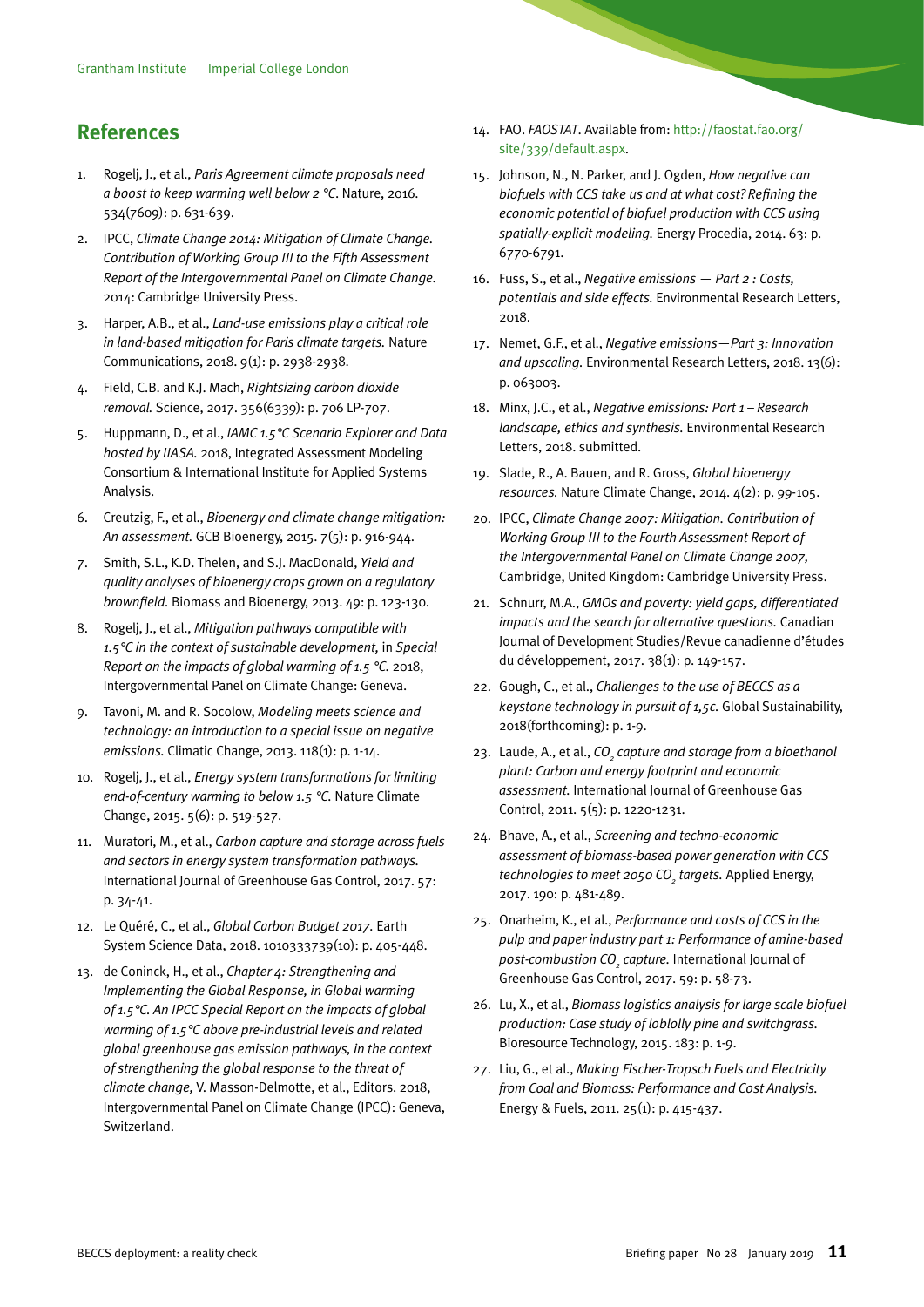- 28. Humbird, D., et al., *Process Design and Economics for Biochemical Conversion of Lignocellulosic Biomass to Ethanol.* 2011. p. 147-147.
- 29. Hetland, J., et al., *Carbon-negative emissions: Systemic impacts of biomass conversion. A case study on CO<sub>2</sub> capture and storage options.* International Journal of Greenhouse Gas Control, 2016. 49: p. 330-342.
- 30. Bui, M., M. Fajardy, and N. Mac Dowell, *Bio-Energy with CCS (BECCS) performance evaluation: Efficiency enhancement and emissions reduction.* Applied Energy, 2017. 195(June): p. 289-302.
- 31. Lu, X. and H. Herzog, *Biomass to Liquid Fuels Pathways : A Techno-Economic Environmental Evaluation.* 2015.
- 32. Nassi o Di Nasso, N., et al., *Soil texture and crop management affect switchgrass (Panicum virgatum L.) productivity in the Mediterranean.* Industrial Crops and Products, 2015. 65: p. 21-26.
- 33. Bui, M., et al., *Carbon capture and storage (CCS): the way forward.* Energy & Environmental Science, 2018: p. 1062- 1176.
- 34. Anderson, K. and G. Peters, *The trouble with negative emissions.* Science, 2016. 354(6309): p. 182-183.
- 35. Beal, C.M., et al., *Integrating Algae with Bioenergy Carbon Capture and Storage (ABECCS) Increases Sustainability.*  Earth's Future, 2018. 6.
- 36. Hillier, J., et al., *Greenhouse gas emissions from four bioenergy crops in England and Wales: Integrating spatial estimates of yield and soil carbon balance in life cycle analyses.* GCB Bioenergy, 2009. 1(4): p. 267-281.
- 37. Cherubini, F. and G. Jungmeier, *LCA of a biorefinery concept producing bioethanol, bioenergy, and chemicals from switchgrass.* The International Journal of Life Cycle Assessment, 2009. 15(1): p. 53-66.
- 38. Daystar, J., et al., *Environmental life cycle impacts of cellulosic ethanol in the Southern U.S. produced from loblolly pine, eucalyptus, unmanaged hardwoods, forest residues, and switchgrass using a thermochemical conversion pathway.* Fuel Processing Technology, 2015. 138: p. 164-174.
- 39. Pacetti, T., L. Lombardi, and G. Federici, *Water-energy Nexus: A case of biogas production from energy crops evaluated by Water Footprint and Life Cycle Assessment (LCA) methods.*  Journal of Cleaner Production, 2015. 101: p. 1-14.
- 40. Fajardy, M. and N. Mac Dowell, *Can BECCS deliver sustainable and resource efficient negative emissions?*  Energy Environ. Sci., 2017. 10: p. 1389-1426.
- 41. Fargione, J., et al., *Land Clearing and the Biofuel Carbon Debt.* Science, 2008. 319(February): p. 1235-1237.
- 42. Fajardy, M. and N. Mac Dowell, *The Energy Return On Investment of negative emissions: is BECCS a threat to energy security?* Energy and Environmental Science, 2018. 11: p. 1581-1594.
- 43. Hall, C.A.S., Balogh, S., Murphy, D.J.R.; *What is the minimum EROI that a sustainable society must have?* Energies 2009, 2(1), 25-47
- 44. Fajardy, M., MacDowell, N.; *The energy return on investment of BECCS: is BECCS a threat to energy security?* Energy & Environmental Science, 2018 Issue 6
- 45. Humbird, D., et al., *Process Design and Economics for Biochemical Conversion of Lignocellulosic Biomass to Ethanol.* National Renewable Energy Laboratory Technical Report May 2011. p. 147-147.
- 46. Bosch, J., et al., *Aviation biofuels: strategically important, technically achievable, tough to deliver.* Grantham Institute Briefing Paper, 2017(November).
- 47. Smith, P., et al., *Biophysical and economic limits to negative CO2 emissions.* Nature Climate Change, 2016. 6(1): p. 42-50.
- 48. Heck, V., et al., *Biomass-based negative emissions difficult to reconcile with planetary boundaries.* Nature Climate Change, 2018. 8: p. 151-155.
- 49. Rulli, M.C., et al., *The water-land-food nexus of firstgeneration biofuels.* Scientific Reports, 2016. 6(February): p. 22521-22521.
- 50. Hasegawa, T., et al., *Risk of increased food insecurity under stringent global climate change mitigation policy.* Nature Climate Change, 2018. 8(8): p. 699-703.
- 51. Milbrandt, A.R., et al., *Renewable energy potential on marginal lands in the United States.* Renewable and Sustainable Energy Reviews, 2014. 29: p. 473-481.
- 52. Edrisi, S.A. and P.C. Abhilash, *Exploring marginal and degraded lands for biomass and bioenergy production : An Indian scenario.* Renewable and Sustainable Energy Reviews, 2016. 54: p. 1537-1551.
- 53. Xue, S., et al., *Assessment of the production potentials of Miscanthus on marginal land in China.* Renewable and Sustainable Energy Reviews, 2016. 54: p. 932-943.
- 54. Mehmood, M.A., et al., *Biomass production for bioenergy using marginal lands.* Sustainable Production and Consumption, 2016(August): p. 1-19.
- 55. Smith, L.J. and M.S. Torn, *Ecological limits to terrestrial biological carbon dioxide removal.* Climatic Change, 2013. 118: p. 89-103.
- 56. Chapagain, A.K. and A.Y. Hoekstra, *Water footprint of nations. Volume 1 : Main report.* 2004. p. 1-80.
- 57. Muth, D.J. and K.M. Bryden, *An integrated model for assessment of sustainable agricultural residue removal limits for bioenergy systems.* Environmental Modelling and Software, 2013. 39: p. 50-69.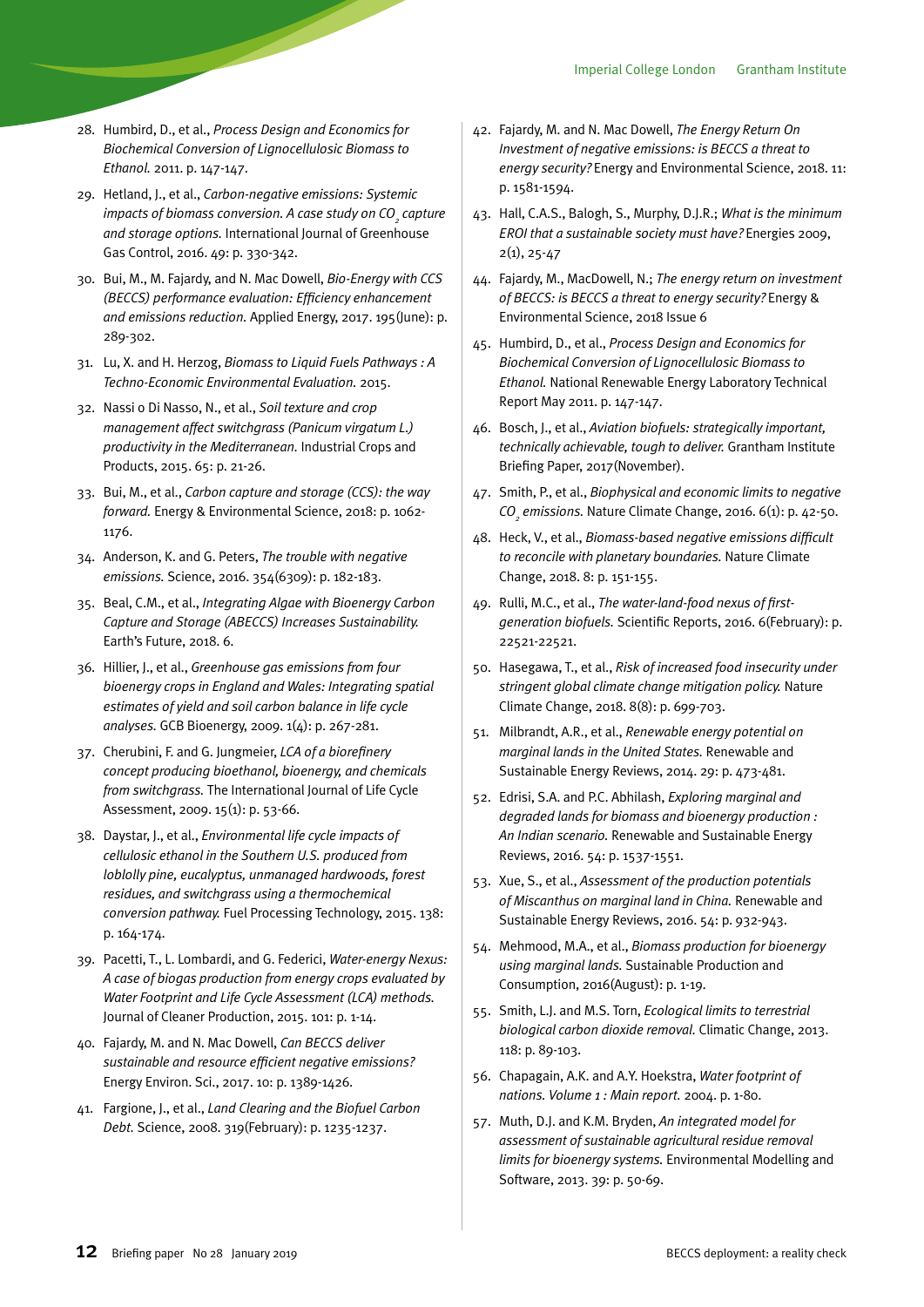- 58. Welfle, A., *Balancing growing global bioenergy resource demands – Brazil's biomass potential and the availability of resource for trade.* Biomass and Bioenergy, 2017. 105: p. 83-95.
- 59. Portugal-Pereira, J., et al., *Agricultural and agro-industrial residues-to-energy: Techno-economic and environmental assessment in Brazil.* Biomass and bioenergy, 2015. 81: p. 521-533.
- 60. Alexandratos, N. and J. Bruinsma, *ESA Working Paper No. 12- 03: World agriculture towards 2030-2050, in FAO Agricultural Development Economics Division.* 2016, FAO.
- 61. Bauen, A., et al., *Bioenergy a Sustainable and Reliable Energy Source.* 2009, IEA Bioenergy. p. 108-108.
- 62. Gough, C. and P. Upham, *Biomass energy with carbon capture and storage (BECCS): a review.* Tyndall Centre for Climate Change, University of Mnachester, 2010.
- 63. Beringer, T., W. Lucht, and S. Schaphoff, *Bioenergy production potential of global biomass plantations under environmental and agricultural constraints.* GCB Bioenergy, 2011. 3(4): p. 299-312.
- 64. International Energy, A., *Technology Roadmap Delivering Sustainable Bioenergy.* 2017.
- 65. *CCS facilities database.* 2018, Global CCS Institute: https:// www.globalccsinstitute.com/projects/large-scale-ccsprojects.
- 66. *The Global Status of CCS:* 2017. 2017, Global CCS Institute. p. 43-43.
- 67. Kolster, C., *Economic, process and reservoir modelling for large-scale deployment of carbon capture and storage (CCS),*  in *Centre for Environmental Policy.* 2018, Imperial College London.
- 68. Kemper, J., *Biomass and carbon dioxide capture and storage: A review.* International Journal of Greenhouse Gas Control, 2015. 40: p. 401-430.
- 69. Haberl, H., et al., *Global bioenergy potentials from agricultural land in 2050: Sensitivity to climate change, diets and yields.* Biomass and Bioenergy, 2011. 35(12): p. 4753- 4769.
- 70. Wang, M.Q., *The Greenhouse Gases, Regulated Emissions, and Energy Use in Transportation (GREET) Model Version 1.5.* 1999.
- 71. DECC, *UK Bioenergy Strategy.* 2012. p. 86-86.
- 72. Gollakota, S. and S. McDonald, *Commercial-scale CCS project in Decatur, Illinois – Construction status and operational plans for demonstration.* Energy Procedia, 2014. 63: p. 5986-5993.